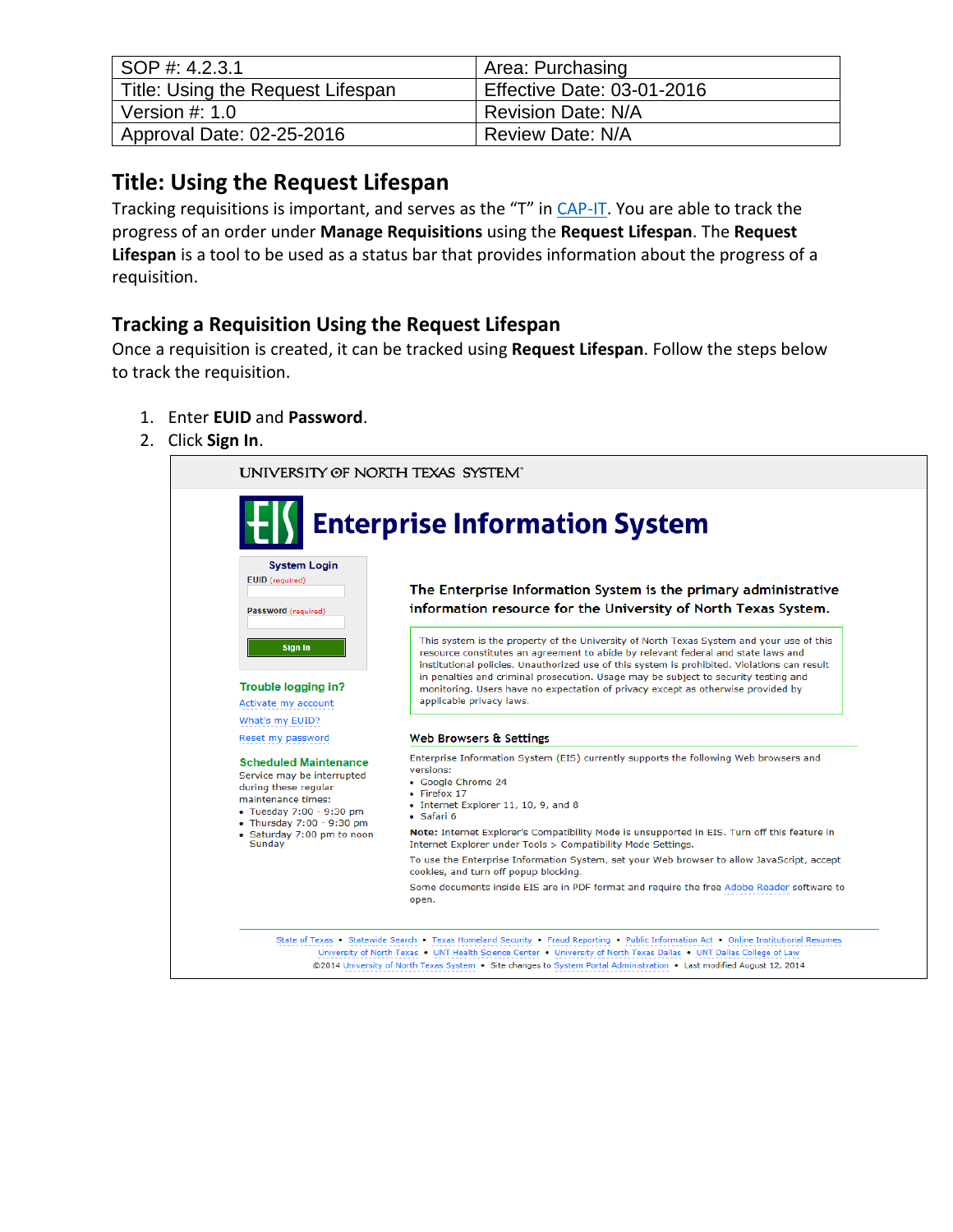## 3. Click **Main Menu**.

| Main Menu $\sim$<br>Favorites $\sim$                                                                             |                                                                                                                                                                                                                                     |                                                    |
|------------------------------------------------------------------------------------------------------------------|-------------------------------------------------------------------------------------------------------------------------------------------------------------------------------------------------------------------------------------|----------------------------------------------------|
| <b>ENTERPRISE</b><br>INFORMATION<br>test_POeProEntry on FSTSTU (easapp12) - 12/03/2015 09:27:18<br><b>SYSTEM</b> |                                                                                                                                                                                                                                     | All<br>Search<br>$\gg$<br>$\overline{\phantom{a}}$ |
| <b>Top Menu Features Description</b>                                                                             | $\circ$<br>$0 -$                                                                                                                                                                                                                    |                                                    |
| Our menu has changed!                                                                                            |                                                                                                                                                                                                                                     |                                                    |
| The menu is now located across the top of the page. Click on Main Menu to get started.                           |                                                                                                                                                                                                                                     |                                                    |
| <b>Highlights</b>                                                                                                |                                                                                                                                                                                                                                     |                                                    |
| Recently Used pages now appear under the<br>Favorites menu, located at the top left.                             | <b>ORACLE</b><br>worked With Motor > Pariphotovic<br><b>Referry Wide</b><br><b>C Messenes</b><br><b>Maggie Resumpare</b><br>L Cohesson Mitsing<br><b>Heatatorites</b><br><b>Inf</b> Atal to Fartness<br><b>Ist</b> Stit Furthermore |                                                    |
| Breadcrumbs visually display your navigation<br>path and give you access to the contents of<br>subfolders.       | ORACLE<br>tarpia: Balled Milesa . He be . Nine Con-<br>1 Highland<br>Distribution<br>U varian<br><b>Teach Scott</b><br><b>Forcedo Modification</b><br>Treasurizating Latin<br>sa large treat<br>Hospital Durip Asset                |                                                    |
| Menu Search, located under the Main Menu, now<br>supports type ahead which makes finding pages<br>much faster.   | <b>ORACLE</b><br><b>Marine Comme</b><br><b>Long Condro</b><br>$\delta$ .<br><b>Public Basic Sets</b><br><b>CONTRACTOR</b><br><b>O Ricket Rive</b><br><b>Da Guaha</b>                                                                |                                                    |

4. Navigate to **Manage Requisitions** by clicking on Employee Self-Service>Procurement> Manage Requisitions.

| Favorites -                     |   | Main Menu -                                    |                                     |                         |                                                                                                               |     |                              |       |
|---------------------------------|---|------------------------------------------------|-------------------------------------|-------------------------|---------------------------------------------------------------------------------------------------------------|-----|------------------------------|-------|
|                                 |   | <b>Search Menu:</b>                            |                                     |                         |                                                                                                               |     |                              |       |
| ENTERPRISE<br>INFORMATIONSYSTEM |   |                                                | $\circledcirc$                      |                         | sapp12) - 12/03/2015 09:27:18                                                                                 | All | $\blacktriangleright$ Search | $\gg$ |
|                                 |   |                                                | ÷                                   |                         |                                                                                                               |     |                              |       |
|                                 | ▭ | <b>Employee Self-Service</b>                   | Procurement<br>▭                    |                         | Requisition                                                                                                   |     |                              |       |
| <b>Top Menu Feati</b>           | Ò | Manager Self-Service                           | ei<br><b>Employee Project Cente</b> |                         | Manage Requisitions                                                                                           |     |                              |       |
|                                 | ▭ | Purchasing                                     | e<br>Travel and Expense Ce          |                         | Receiving                                                                                                     |     |                              |       |
|                                 |   | eProcurement                                   |                                     |                         |                                                                                                               |     |                              |       |
| The menu is not                 | Ō | <b>Services Procurement</b>                    |                                     | in Menu to get started. |                                                                                                               |     |                              |       |
| <b>Highlights</b>               | ā | <b>Commitment Control</b>                      |                                     |                         |                                                                                                               |     |                              |       |
| <b>Recently Used</b>            | ā | Real Time Bottom Line                          |                                     |                         | <b>ORACLE</b>                                                                                                 |     |                              |       |
| <b>Favorites menu</b>           | œ | Set Up Financials/Supply Chain                 |                                     |                         | With Meson  . Parallellock<br>works.<br><b>Return Births</b>                                                  |     |                              |       |
|                                 | Ò | <b>Enterprise Components</b>                   |                                     |                         | <b>Biggeones</b><br><b>Maggi Resumpers</b><br>Collesion Mitsubar                                              |     |                              |       |
|                                 | Ò | Worklist                                       |                                     |                         | <b>Horizkortes</b><br><b>SC And to Families</b><br><b>If the furnitures</b>                                   |     |                              |       |
|                                 | Ò | <b>Reporting Tools</b>                         |                                     |                         |                                                                                                               |     |                              |       |
| <b>Breadcrumbs</b>              | œ | PeopleTools                                    |                                     |                         | <b>ORACLE</b>                                                                                                 |     |                              |       |
| path and give y<br>subfolders.  | 旨 | Change My Password                             |                                     |                         | <b>Karlow + Braker Saf Swist</b><br>realise - Hingston<br><b>MASS</b><br><b>Girl Free Cash</b><br><b>ABOR</b> |     |                              |       |
|                                 | Ë | My Personalizations                            |                                     |                         | <b>Now Dot</b><br><b>Teach Science</b><br><b><i><u>Security Marinesses</u></i></b><br>Treasurement Suite      |     |                              |       |
|                                 | E | My System Profile                              |                                     |                         | <b>All Detail front</b><br><b>New cheater</b>                                                                 |     |                              |       |
|                                 |   | My Dictionary                                  |                                     |                         |                                                                                                               |     |                              |       |
| <b>Menu Search.</b>             |   | My Feeds                                       |                                     |                         | <b>ORACLE</b>                                                                                                 |     |                              |       |
|                                 |   | supports type affead which makes imulity payes |                                     |                         | <b>Barbara - Grand</b><br><b>Hang Condict</b>                                                                 |     |                              |       |
| much faster.                    |   |                                                |                                     |                         | 8.1<br>matics Brader Batts<br><b><i>Le Maine Rath</i></b><br>Michigan Corporation                             |     |                              |       |
|                                 |   |                                                |                                     |                         | <b>Di Porson Aven</b><br><b>Di Guilley</b><br><b><i><u>STARTONIA</u></i></b>                                  |     |                              |       |
|                                 |   |                                                |                                     |                         |                                                                                                               |     |                              |       |
|                                 |   |                                                |                                     |                         |                                                                                                               |     |                              |       |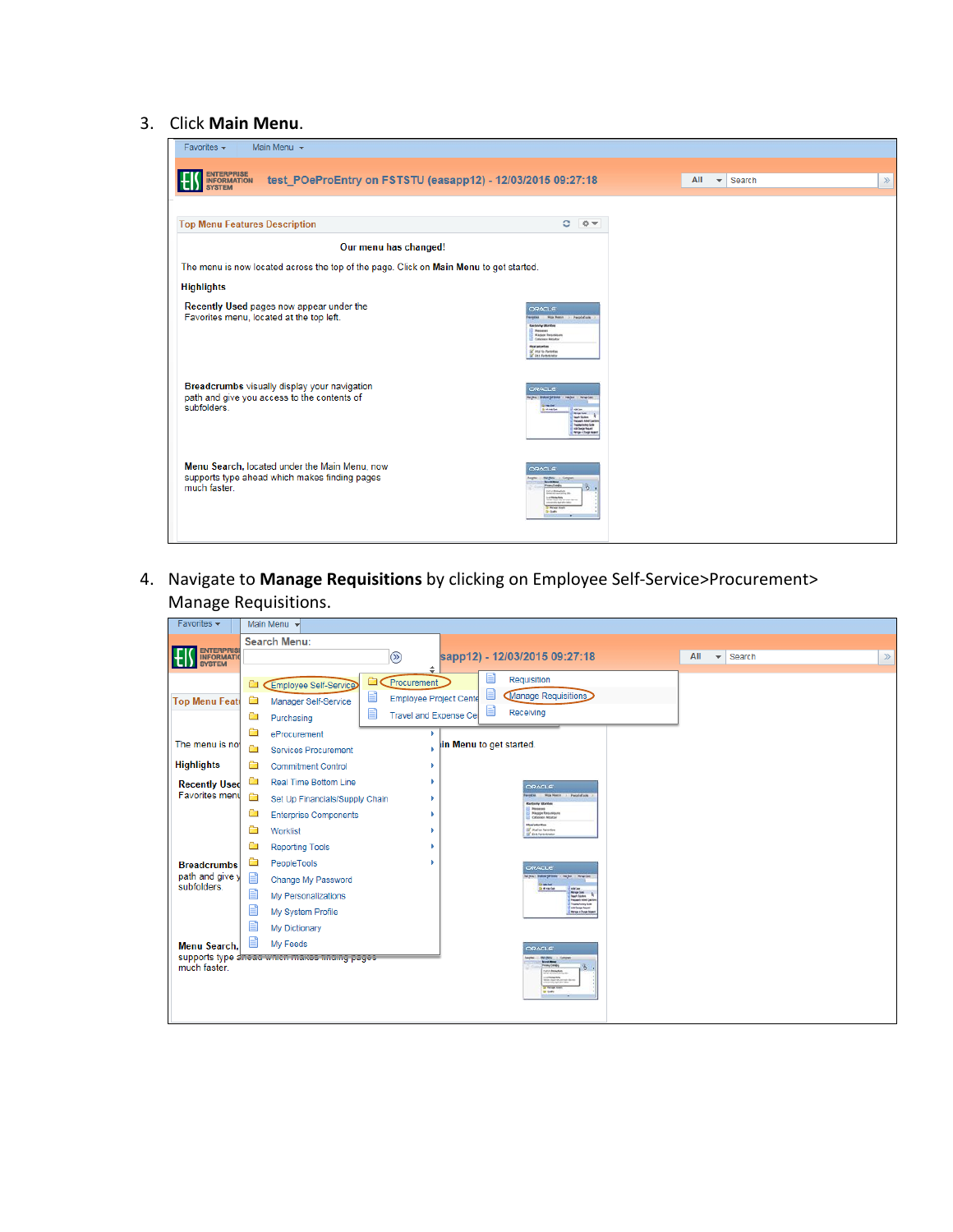5. Enter the appropriate search date range into the **Date From** and **Date To** fields. **NOTE**: Leaving the **Date From** and **Date To** fields blank will expand the search. Also, selecting an option from the **Request State** dropdown menu, or entering the purchase order number, including leading zeros, in the **PO ID** field will narrow the search.

|                                     | Main Menu $\star$<br>$\rightarrow$                                                                                                                                                                         |              | Employee Self-Service v > Procurement v |                                |               |                                     |                           |                    |
|-------------------------------------|------------------------------------------------------------------------------------------------------------------------------------------------------------------------------------------------------------|--------------|-----------------------------------------|--------------------------------|---------------|-------------------------------------|---------------------------|--------------------|
| ENTERPRISE<br>INFORMATION<br>SYSTEM | mmt0110 on FSTSTU (easapp12) - 12/23/2015 11:39:20                                                                                                                                                         |              |                                         |                                |               | All<br>$\blacktriangleright$ Search |                           | >> Advanced Search |
| <b>Manage Requisitions</b>          |                                                                                                                                                                                                            |              |                                         |                                |               |                                     |                           |                    |
| Search Requisitions                 |                                                                                                                                                                                                            |              |                                         |                                |               |                                     |                           |                    |
|                                     | To locate requisitions, edit the criteria below and click the Search button.                                                                                                                               |              |                                         |                                |               |                                     |                           |                    |
|                                     | <b>Business Unit SY769</b><br>Q                                                                                                                                                                            |              | <b>Requisition Name</b>                 |                                |               |                                     |                           | Q                  |
| <b>Requisition ID</b>               | Q                                                                                                                                                                                                          |              |                                         | Request State All but Complete |               | $\checkmark$                        | <b>Budget Status</b>      | ◡                  |
|                                     | Date From 12/16/2015<br>$\overline{\mathbf{B}}$                                                                                                                                                            |              |                                         | Date To 12/23/2015             | B             |                                     |                           |                    |
|                                     | Q<br>Requester E15203                                                                                                                                                                                      |              |                                         | <b>Entered By</b>              | Q             |                                     | PO ID                     | Q                  |
|                                     |                                                                                                                                                                                                            |              |                                         |                                |               |                                     |                           |                    |
| Search                              | Clear                                                                                                                                                                                                      |              | <b>Show Advanced Search</b>             |                                |               |                                     |                           |                    |
| <b>Requisitions</b> 2               |                                                                                                                                                                                                            |              |                                         |                                |               |                                     |                           |                    |
|                                     |                                                                                                                                                                                                            |              |                                         |                                |               |                                     |                           |                    |
|                                     | To view the lifespan and line items for a requisition, click the Expand triangle icon.<br>To edit or perform another action on a requisition, make a selection from the Action dropdown list and click Go. |              |                                         |                                |               |                                     |                           |                    |
| Req ID                              | <b>Requisition Name</b>                                                                                                                                                                                    | <b>BU</b>    | Date                                    | <b>Request State</b>           | <b>Budget</b> | Total                               |                           |                    |
| 0000000115                          | Computer for Professor                                                                                                                                                                                     | <b>SY769</b> | 12/21/2015 Open                         |                                | Not Chk'd     | 1,150.00 USD [Select Action]        |                           | $\checkmark$<br>Go |
| 0000000114                          | <b>Comment Test</b>                                                                                                                                                                                        | <b>SY769</b> | 12/18/2015 Pending                      |                                | Valid         | 100.00 USD [Select Action]          |                           | $\checkmark$<br>Go |
| 0000000113                          | Computer Desk for Dr. D                                                                                                                                                                                    | <b>SY769</b> | 12/18/2015 Approved                     |                                | Valid         | 600.00 USD [Select Action]          |                           | $\checkmark$<br>Go |
| 0000000112                          | Computer for Professor                                                                                                                                                                                     | SY769        | 12/18/2015 Pending                      |                                | Valid         | 1,150.00 USD [Select Action]        |                           | $\checkmark$<br>Go |
| <b>Create New Requisition</b>       | <b>Review Change Request</b>                                                                                                                                                                               |              |                                         | <b>Review Change Tracking</b>  |               | <b>Manage Receipts</b>              | <b>Requisition Report</b> |                    |

6. Click the triangle icon next to the appropriate **Req ID** to open and view the **Request Lifespan** for the status of the requisition.

| Favorites $\star$<br>Main Menu $\star$<br>$\rightarrow$                                                                                                                                                    | Employee Self-Service v > Procurement v            |                                       |                                      |                           |
|------------------------------------------------------------------------------------------------------------------------------------------------------------------------------------------------------------|----------------------------------------------------|---------------------------------------|--------------------------------------|---------------------------|
| ENTERPRISE<br>INFORMATION<br><b>SYSTEM</b>                                                                                                                                                                 | mmt0110 on FSTSTU (easapp12) - 12/23/2015 11:39:20 |                                       | All<br>$\blacktriangleright$ Search  | >> Advanced Search        |
| <b>Manage Requisitions</b>                                                                                                                                                                                 |                                                    |                                       |                                      |                           |
| Search Requisitions                                                                                                                                                                                        |                                                    |                                       |                                      |                           |
| To locate requisitions, edit the criteria below and click the Search button.                                                                                                                               |                                                    |                                       |                                      |                           |
| <b>Business Unit SY769</b>                                                                                                                                                                                 | Q<br><b>Requisition Name</b>                       |                                       |                                      | Q                         |
| <b>Requisition ID</b>                                                                                                                                                                                      | Q                                                  | Request State All but Complete        | $\checkmark$<br><b>Budget Status</b> | $\checkmark$              |
| Date From 12/16/2015                                                                                                                                                                                       | H                                                  | Date To 12/23/2015<br>Þij             |                                      |                           |
| Requester E15203                                                                                                                                                                                           | $\alpha$<br><b>Entered By</b>                      | Q                                     | PO ID                                | Q                         |
|                                                                                                                                                                                                            |                                                    |                                       |                                      |                           |
| Clear<br>Search                                                                                                                                                                                            | <b>Show Advanced Search</b>                        |                                       |                                      |                           |
| <b>Requisitions</b> (?)                                                                                                                                                                                    |                                                    |                                       |                                      |                           |
| To view the lifespan and line items for a requisition, click the Expand triangle icon.<br>To edit or perform another action on a requisition, make a selection from the Action dropdown list and click Go. |                                                    |                                       |                                      |                           |
| Reg ID<br><b>Requisition Name</b>                                                                                                                                                                          | <b>BU</b><br>Date                                  | <b>Request State</b><br><b>Budget</b> | Total                                |                           |
| 0000000115<br>Computer for Professor                                                                                                                                                                       | <b>SY769</b><br>12/21/2015 Open                    | Not Chk'd                             | 1,150.00 USD [Select Action]         | ◡∥<br>Go                  |
| 0000000114<br><b>Comment Test</b>                                                                                                                                                                          | 12/18/2015 Pending<br><b>SY769</b>                 | Valid                                 | 100.00 USD [Select Action]           | ◡<br>Go                   |
| 0000000113<br>Computer Desk for Dr. D                                                                                                                                                                      | <b>SY769</b><br>12/18/2015 Approved                | Valid                                 | 600.00 USD [Select Action]           | $\vee$<br>Go              |
| 0000000112<br>Computer for Professor                                                                                                                                                                       | SY769<br>12/18/2015 Pendina                        | Valid                                 | 1,150.00 USD [Select Action]         | ◡<br>Go                   |
| <b>Create New Requisition</b>                                                                                                                                                                              | <b>Review Change Request</b>                       | Review Change Tracking                | Manage Receipts                      | <b>Requisition Report</b> |
|                                                                                                                                                                                                            |                                                    |                                       |                                      |                           |
|                                                                                                                                                                                                            |                                                    |                                       |                                      |                           |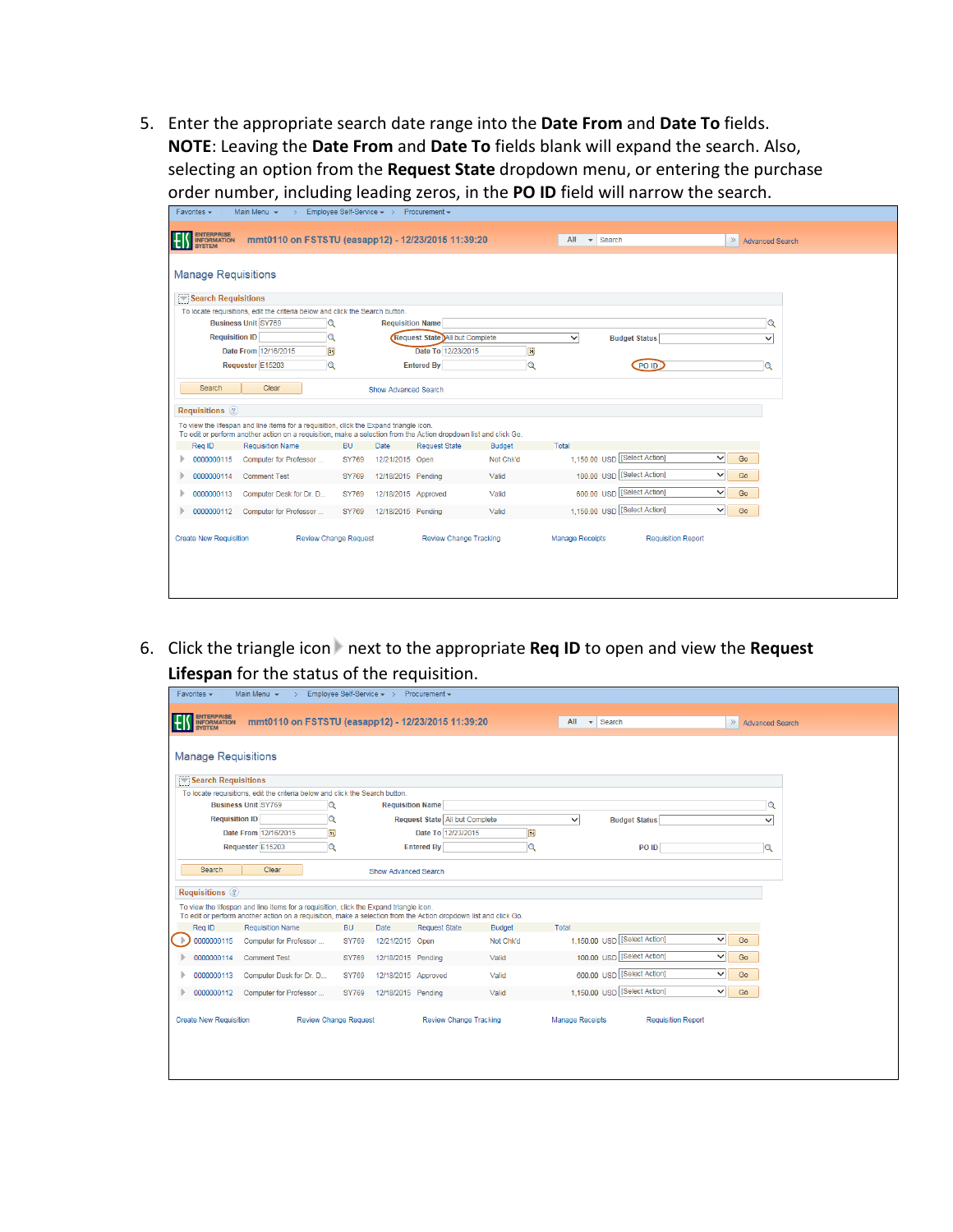## 7. Review the **Request Lifespan.**

**Note**: The icons that are lit up on the **Request Lifespan** can be clicked to view the status.

| Employee Self-Service v > Procurement v<br>Main Menu $\star$<br>Favorites $\sim$<br>$\rightarrow$                                                                      |  |
|------------------------------------------------------------------------------------------------------------------------------------------------------------------------|--|
| ENTERPRISE<br>INFORMATION<br>mmt0110 on FSTSTU (easapp12) - 01/21/2016 13:54:31<br>$All \rightarrow$ Search<br>НIJ<br>$\gg$<br><b>Advanced Search</b><br><b>SYSTEM</b> |  |
| <b>Manage Requisitions</b>                                                                                                                                             |  |
| $\blacktriangledown$ Search Requisitions                                                                                                                               |  |
| To locate requisitions, edit the criteria below and click the Search button.                                                                                           |  |
| <b>Business Unit SY769</b><br>$\alpha$<br><b>Requisition Name</b><br>Q                                                                                                 |  |
| <b>Requisition ID</b><br>Q<br>Request State All but Complete<br>$\checkmark$<br><b>Budget Status</b><br>$\checkmark$                                                   |  |
| Date From 01/14/2016<br>E<br>B<br>Date To 01/21/2016                                                                                                                   |  |
| $\mathbf Q$<br>$\alpha$<br>Requester E92200<br>$\overline{Q}$<br><b>Entered By</b><br>PO ID                                                                            |  |
| Search<br>Clear<br>Show Advanced Search                                                                                                                                |  |
| <b>Requisitions</b> ?                                                                                                                                                  |  |
| To view the lifespan and line items for a requisition, click the Expand triangle icon.                                                                                 |  |
| To edit or perform another action on a requisition, make a selection from the Action dropdown list and click Go.                                                       |  |
| Rea ID<br><b>Requisition Name</b><br>Total<br>BU.<br>Date<br><b>Request State</b><br><b>Budget</b>                                                                     |  |
| 1,150.00 USD [Select Action]<br>◡<br>Go<br>0000000131<br>Computer for Professor<br><b>SY769</b><br>01/19/2016 Received<br>Valid<br>$\overline{\phantom{a}}$            |  |
| <b>Priority Medium</b><br>Requester Business Services-Gen<br>Entered By Thomas, Meesha Meoria<br><b>Pre-Encumbrance Balance</b><br>Not Available                       |  |
| ≅<br>W)<br>ЪZ<br>三米                                                                                                                                                    |  |
| Purchase<br>Change<br>Requisition<br>Returns<br>Payment<br>Approvals<br>Inventory<br>Receiving<br>Invoice<br><b>Orders</b><br><b>Request</b>                           |  |
| <b>Request Lifespan:</b>                                                                                                                                               |  |
| Personalize   Find   2  <br>First $\bigcirc$ 1-2 of 2 $\bigcirc$ Last<br><b>Line Information</b>                                                                       |  |
| <b>Description</b><br><b>Status</b><br>Price<br>Quantity<br><b>UOM</b><br><b>Supplier</b><br>Line                                                                      |  |
| ge<br><b>Dell Desktop Computer</b><br>1000.00000<br><b>USD</b><br>1,0000 EA<br>Summus Industries Inc.<br>Received                                                      |  |
| ச<br><b>USD</b><br>Dell Keyboard<br>150.00000<br>1.0000 EA<br>Summus Industries Inc.<br>$\overline{2}$<br>Received                                                     |  |
|                                                                                                                                                                        |  |
| 6,000.00 USD   [Select Action]<br>◡<br>Go<br>Valid<br>0000000130<br>server for professor<br>01/19/2016 Pending<br><b>SY769</b>                                         |  |